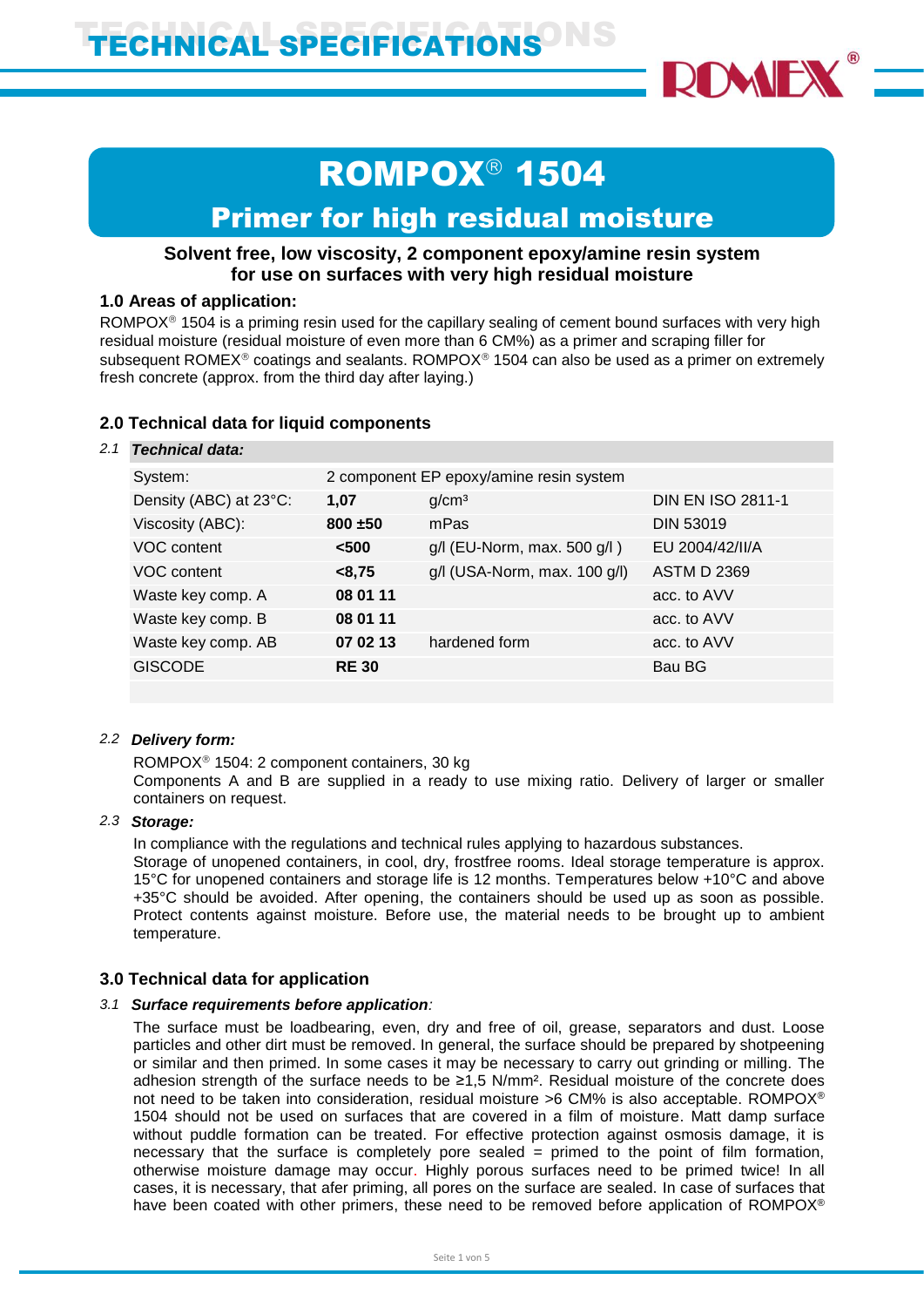

1504, otherwise there is no effective protection against osmosis. Metal surfaces should be treated according to the Swedish norm SA 2  $\frac{1}{2}$  acc. to ISO Norm 8501-1 and then primed with ROMPOX<sup>®</sup> 1101.

Due to the numerous variations in surfaces – especially with old coatings – we recommend that a sample coating is laid, in order to eliminate any reactions that cannot be calculated in advance.

### *3.2 Technical data for application:*

| Mixing ratio:                  | A : B           | 100:50    | weight parts                    |                            |
|--------------------------------|-----------------|-----------|---------------------------------|----------------------------|
|                                |                 |           |                                 |                            |
| Application time at:           | $10^{\circ}$ C: | 40        | mins.                           | ROMEX <sup>®</sup> NORM 04 |
|                                | $20^{\circ}$ C: | 20        | mins.                           | ROMEX <sup>®</sup> NORM 04 |
|                                | $30^{\circ}$ C: | 10        | mins.                           | ROMEX <sup>®</sup> NORM 04 |
| Pot time at:                   | $23^{\circ}$ C: | 30        | mins.                           | ROMEX <sup>®</sup> NORM 04 |
| Min. hardening<br>temperature: |                 | +10       | °C (floor and room temperature) |                            |
| Application temperature        |                 | $15 - 30$ | °C (floor and air temperature)  |                            |
| Dewpoint distance:             |                 | $\geq$ 3  | °C                              |                            |
| Air humidity:                  |                 | ≤75∶      | % rel. humidity                 |                            |
|                                |                 |           |                                 |                            |

**Please note**: *The times mentioned in item 3.2 are approximations and will vary with differing ambient conditions.*

### *3.3 Application instructions:*

Component B (hardener) is poured completely into component A (resin) and stirred well using a slow rotating mixer (approx. 300 rpm, diameter of whisk approx. 1/3 of the diameter of the container). In case of using part measurements (mix A component first, homogenously), these need to be weighed exactly using an electronic scale according to the stated mixing ratio. Mix only the quantity that can be used within the pot time. Do not use straight from the delivery container! Avoid mixing air into mixture. After mixing, pour into a clean container and stir again.

ROMPOX<sup>®</sup> 1504 is applied by flooding using a one lip rubber squeegee and then rolling with a fur roller crosswise. Priming must be done by saturation and without pores.

**Please note**: *In case of surface and material temperatures below +15°C, levelling and surface faults can occur within the coating system!* 

### *3.4 Application example*

| as primer                                                     |                                                                                                                  |                              |                                                         |
|---------------------------------------------------------------|------------------------------------------------------------------------------------------------------------------|------------------------------|---------------------------------------------------------|
| <b>Work process</b>                                           | <b>Product</b>                                                                                                   | <b>Consumption</b>           | <b>Application</b>                                      |
| Surface preparation                                           |                                                                                                                  |                              | See item 3.1                                            |
| <b>Primer</b>                                                 | ROMPOX <sup>®</sup> 1504<br>Primer                                                                               | min. $0,4$ kg/m <sup>2</sup> | Flooding using rubber<br>squeegee and then with rollers |
|                                                               | <b>Attention! Under no</b><br>circumstances should quartz<br>sand be sprinkled onto the<br>first layer of primer |                              |                                                         |
| If required, second<br>priming<br>in case first primer is not | ROMPOX <sup>®</sup> 1504<br>Primer                                                                               | min. $0,3$ kg/m <sup>2</sup> | Flooding using rubber<br>squeegee and then with rollers |
| completely pore free and<br>saturated                         |                                                                                                                  |                              |                                                         |
| Sprinkling if required *                                      | Firedried quartz sand with $\varnothing$ 0,1- approx. 0,5 kg/m<br>$0.5$ mm                                       |                              | Sprinkle evenly                                         |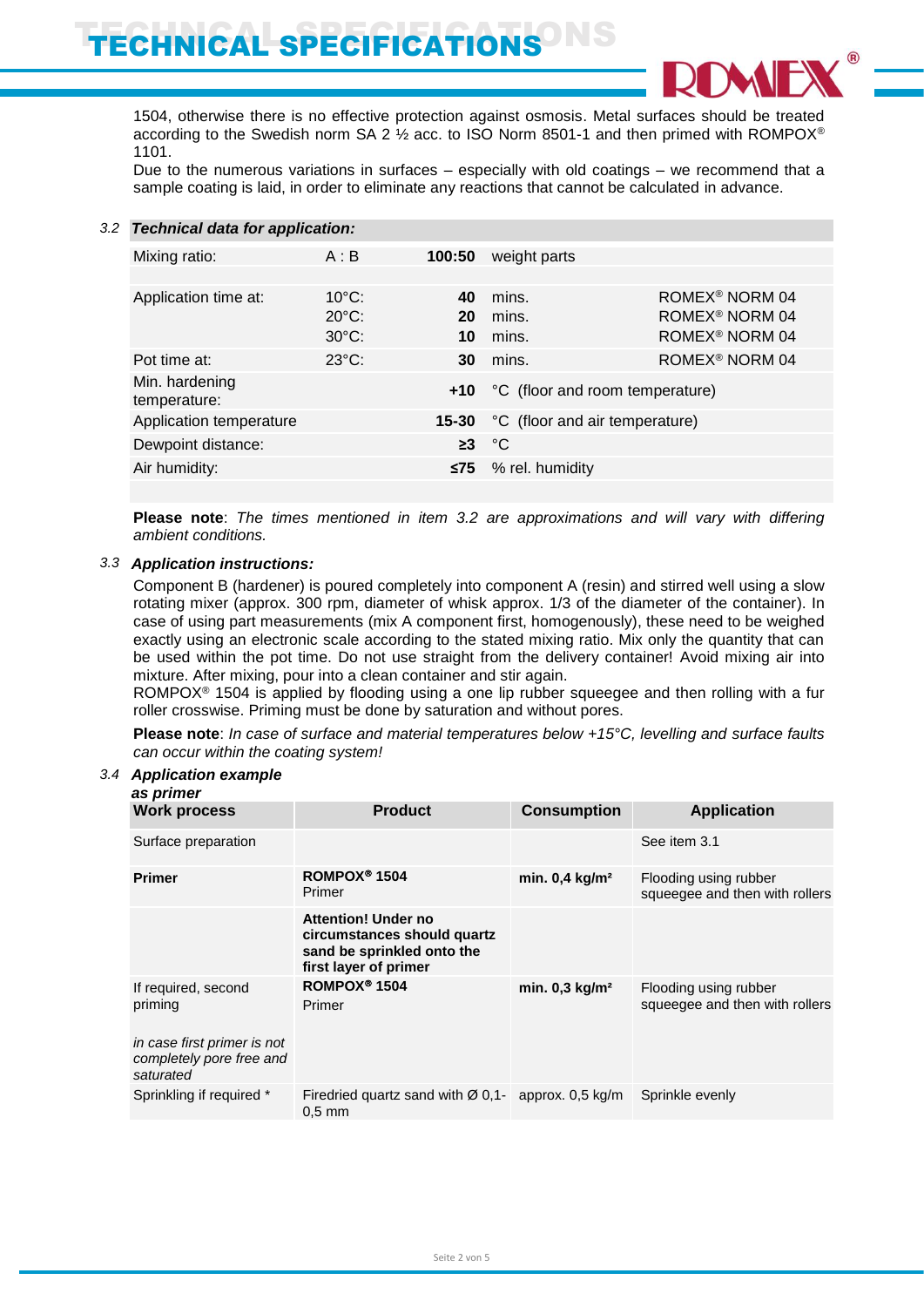

### *3.5* **Application example**

## **as a scraping filler**

on cement bound surface

| <b>Work process</b>      | <b>Product</b>                                                                                                   | <b>Consumption</b>                                           | <b>Application</b>                                                      |
|--------------------------|------------------------------------------------------------------------------------------------------------------|--------------------------------------------------------------|-------------------------------------------------------------------------|
| Surface preparation      |                                                                                                                  |                                                              | See item 3.1                                                            |
| Primer                   | ROMPOX <sup>®</sup> 1504<br>Primer                                                                               | min. $0,3$ kg/m <sup>2</sup>                                 | Flooding using rubber<br>squeegee and then with<br>rollers              |
|                          | <b>Attention! Under no</b><br>circumstances should quartz<br>sand be sprinkled onto the<br>first layer of primer |                                                              |                                                                         |
| Scraping filler          | layer thickness of 1mm each<br>1 wp ROMPOX <sup>®</sup> 1504<br>1 wp ROMEX® FG 10                                | $0,8 \text{ kg/m}^2$<br>min.<br>$0,8 \text{ kg/m}^2$<br>min. | With 1 lip hard rubber<br>squeegee or smoothing<br>trowel, smooth well. |
| Sprinkling if required * | Firedried quartz sand with $\varnothing$ 0.1- approx. 0.5 kg/m<br>$0.5$ mm                                       |                                                              | Sprinkle evenly                                                         |

### *3.6* **Application example**

### **as primer on freshly laid concrete (approx. third day after laying)**

| <b>Work process</b>                                                  | <b>Product</b>                                                                                                   | <b>Consumption</b>                           | <b>Application</b>                                         |
|----------------------------------------------------------------------|------------------------------------------------------------------------------------------------------------------|----------------------------------------------|------------------------------------------------------------|
| Surface preparation                                                  |                                                                                                                  |                                              | Grinding with diamond<br>grinder                           |
| Primer                                                               | ROMPOX <sup>®</sup> 1504<br>Primer                                                                               | min.<br>$0,4 \text{ kg/m}^2$                 | Flooding using rubber<br>squeegee and then with<br>rollers |
|                                                                      | <b>Attention! Under no</b><br>circumstances should quartz<br>sand be sprinkled onto the<br>first layer of primer |                                              |                                                            |
| If required, second<br>priming                                       | ROMPOX <sup>®</sup> 1504<br>Primer                                                                               | min.<br>$0,3 \text{ kg/m}^2$                 | Flooding using rubber<br>squeegee and then with rollers    |
| in case first primer is not<br>completely pore free and<br>saturated |                                                                                                                  |                                              |                                                            |
| Sprinkling if required *                                             | Firedried quartz sand with<br>$\varnothing$ 0.1-0.5 mm                                                           | approx. $0.5 \text{ kg/m}^2$ Sprinkle evenly |                                                            |

**\* Note**: *When working indoors, sprinkling can be left out, if it is ensured, that subsequent work will take place within 72 hours at the latest.* 

*Please take note of ROMEX<sup>®</sup> technical specifications for coatings and sealants.* 

*Depending on ambient temperature, consumption may vary. At temperatures lower than 15°C, high material consumption is to be expected.*

### *3.6 Cleaning:*

Each time work is interrupted, clean all tools and equipment with a general solvent (i.e. ethanol, white spirits).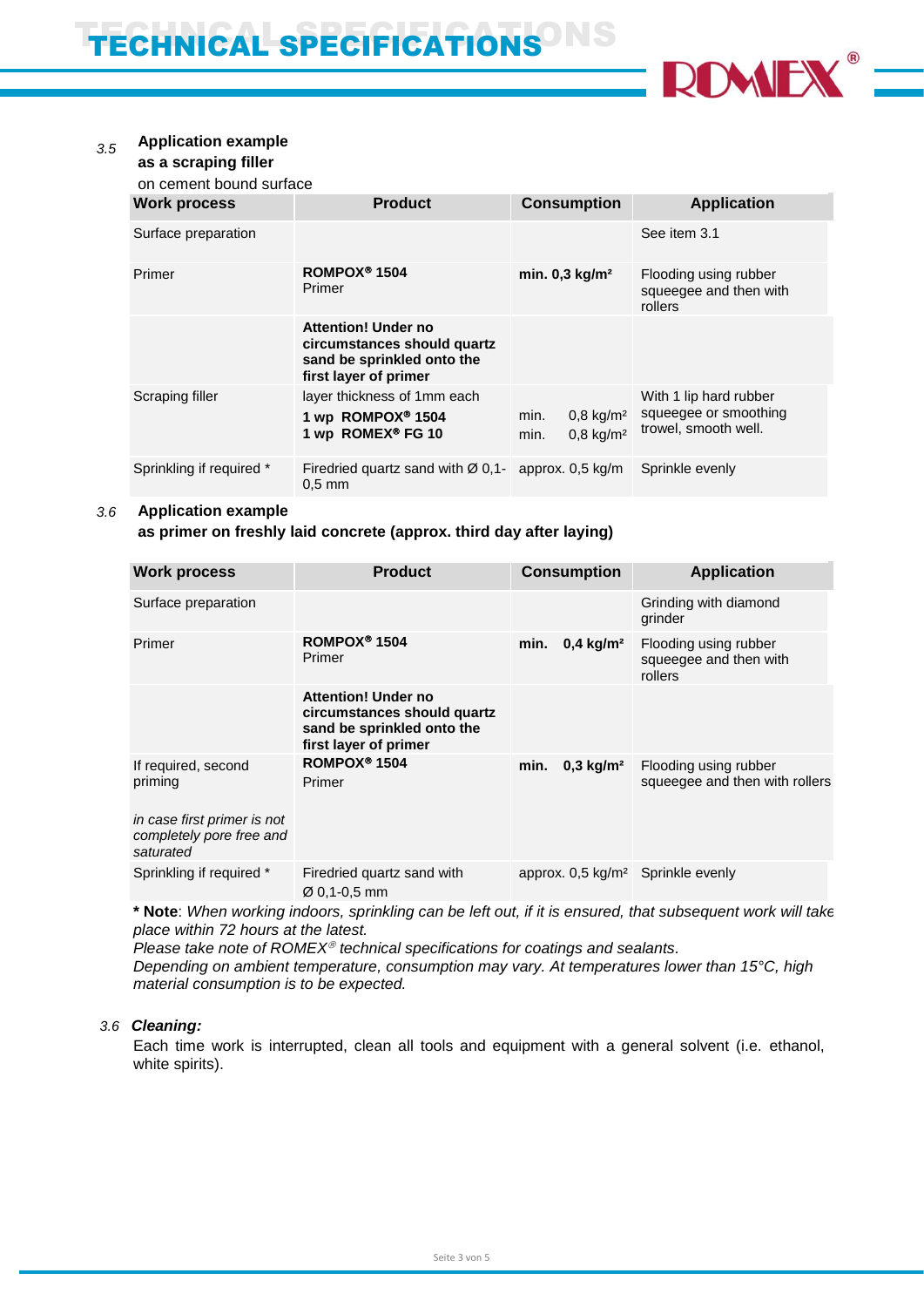

### **4.0 Technical data for application** *Technical data for application*

| Re-application at:                     | $23^{\circ}$ C | $6 - 48$ |                   | min./ max. hrs. ROMEX <sup>®</sup> NORM 07 |
|----------------------------------------|----------------|----------|-------------------|--------------------------------------------|
| Can be walked on, at:                  | $23^{\circ}$ C | 12       | hrs.              | ROMEX <sup>®</sup> NORM 07                 |
| Fully hardened at                      | $23^{\circ}$ C | > 7      | days              | ROMEX <sup>®</sup> NORM 07                 |
| Compressive strength:                  |                | 80       | N/mm <sup>2</sup> | <b>DIN EN 1015-11</b>                      |
| Bending tensile strength:              |                | 30       | N/mm <sup>2</sup> | <b>DIN EN 1015-11</b>                      |
| Shore-D-hardness:                      |                | ±80      | Shore-D           | <b>DIN 53505</b>                           |
| Abrasion (Taber Abraser)<br>1000g/CS10 | --             | mg       |                   | <b>DIN EN ISO 438-2</b>                    |

### *4.2* **Properties of coating:**

- Low viscosity
- Good penetration
- Solvent free
- Suitable for use a short time after concrete has been laid
- Can be universally used as a primer and scraping filler
- Transparent/light yellow red-brownish

## **5. Safety instructions**

The products contain reactive materials and are partly hazardous to health in a non-hardened state. The hardener components can cause burns due to high alkali content. It can also cause irritation or skin sensitization. Avoid skin contact. If the product does get onto the skin, wash well with soap and water. If the product gets into the eyes, rinse well with water (keep an eye wash bottle on site) and seek medical treatment immediately. The guidelines in the regulations of handling hazardous materials apply as well as information sheets provided by the professional association of the chemical industry (i.e. BG-Bau, BGR 227 "Handling of epoxy resins"). Exact details on the handling of this product can be found in the safety data sheet for ROMPOX® 1504, comp. A and B.